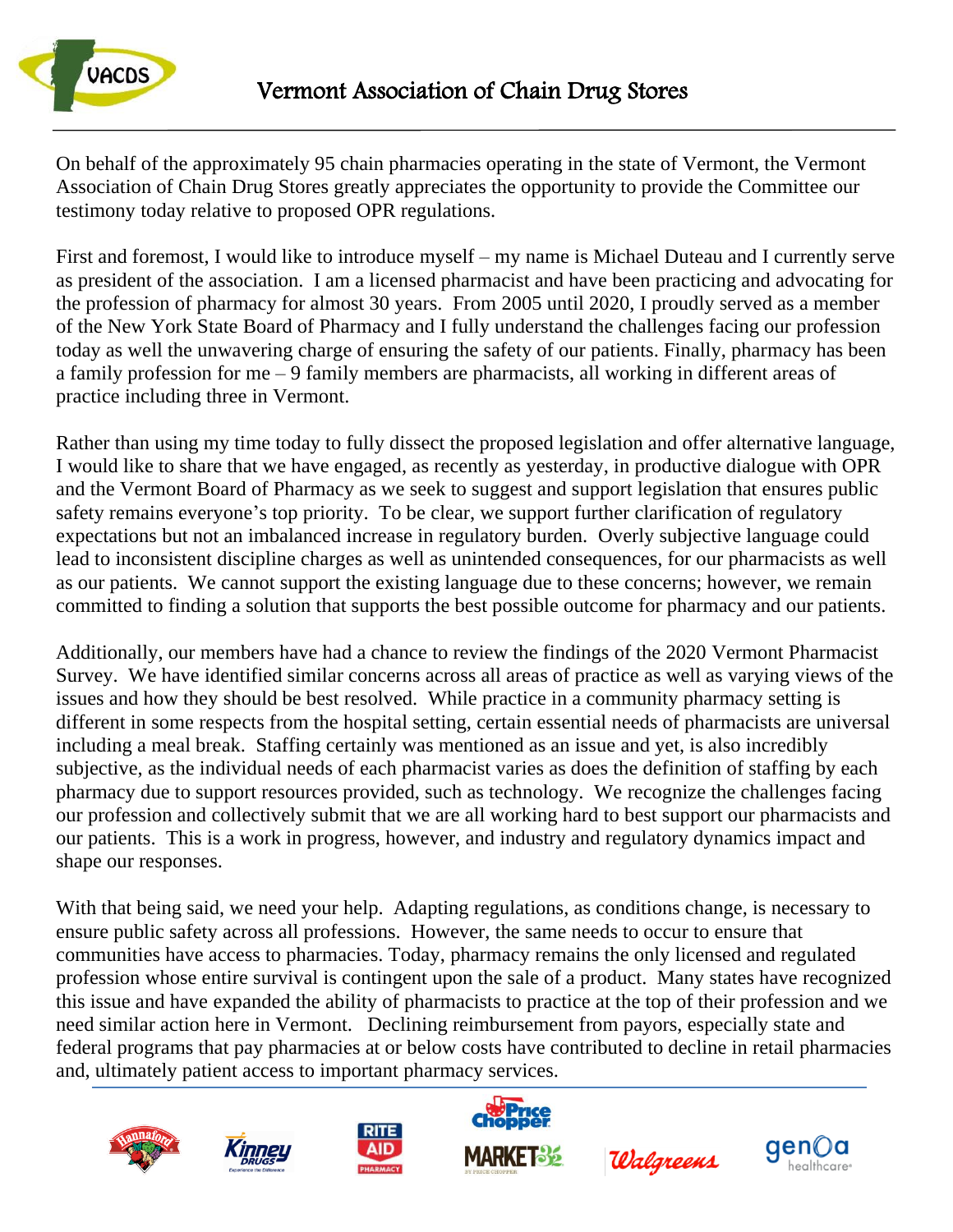

This is not a chain issue or an independent issue, it is a pharmacy issue. According to an October 2019 survey by the National Community Pharmacists Association (NCPA), between June 2018 and June 2019, 2000 retail (chain and independent) pharmacies closed nationally. We have seen the same here in Vermont with chain consolidation as well as the sale or closure of independents at an alarming pace with often no other pharmacy able to fill that void.

#### **Important findings from the NCPA 2019 Survey: Health of Independent Pharmacy <http://www.ncpa.co/pdf/survey-health-cp.pdf>**

- 58% percent of surveyed independent pharmacies said they are somewhat likely or very likely to close their doors in the next two years. Another 19 percent are uncertain.
- 48% of respondents believe economic conditions are so severe that they plan to reduce staff levels within the next year.
- 36% of respondents will consider reducing hours of operation.
- 32% will consider cutting services.

These findings are consistent with what our membership is experiencing, whether you are a grocer, a large national chain, or a small employee owned regional chain. I'm also sure, just like the findings of the Vermont Pharmacist Survey, that conditions created by the COVID-19 global pandemic have only exacerbated the issues, straining our patients, our pharmacists, and our companies doing our best to support them.

In closing, we will work with OPR to develop professional regulations that apply to all pharmacies in a standardized, consistently applied manner that improves the safe practice of pharmacy and protects our patients. **We respectfully request that this process be paused to allow all stakeholders appropriate time to reconvene and collaboratively work on developing the necessary and appropriate standards to ensure the safe practice of pharmacy.** 

In a time where local pharmacies have committed to doing everything possible to ensure COVID-19 vaccine access for our community and long-term care patients, we ask that State of Vermont continue to work with pharmacy on ways to expand the services we can provide and the access to care our patients deserve.

Thank you!

Respectfully submitted,

Michael Duteau, R.Ph. President Vermont Association of Chain Drug Stores









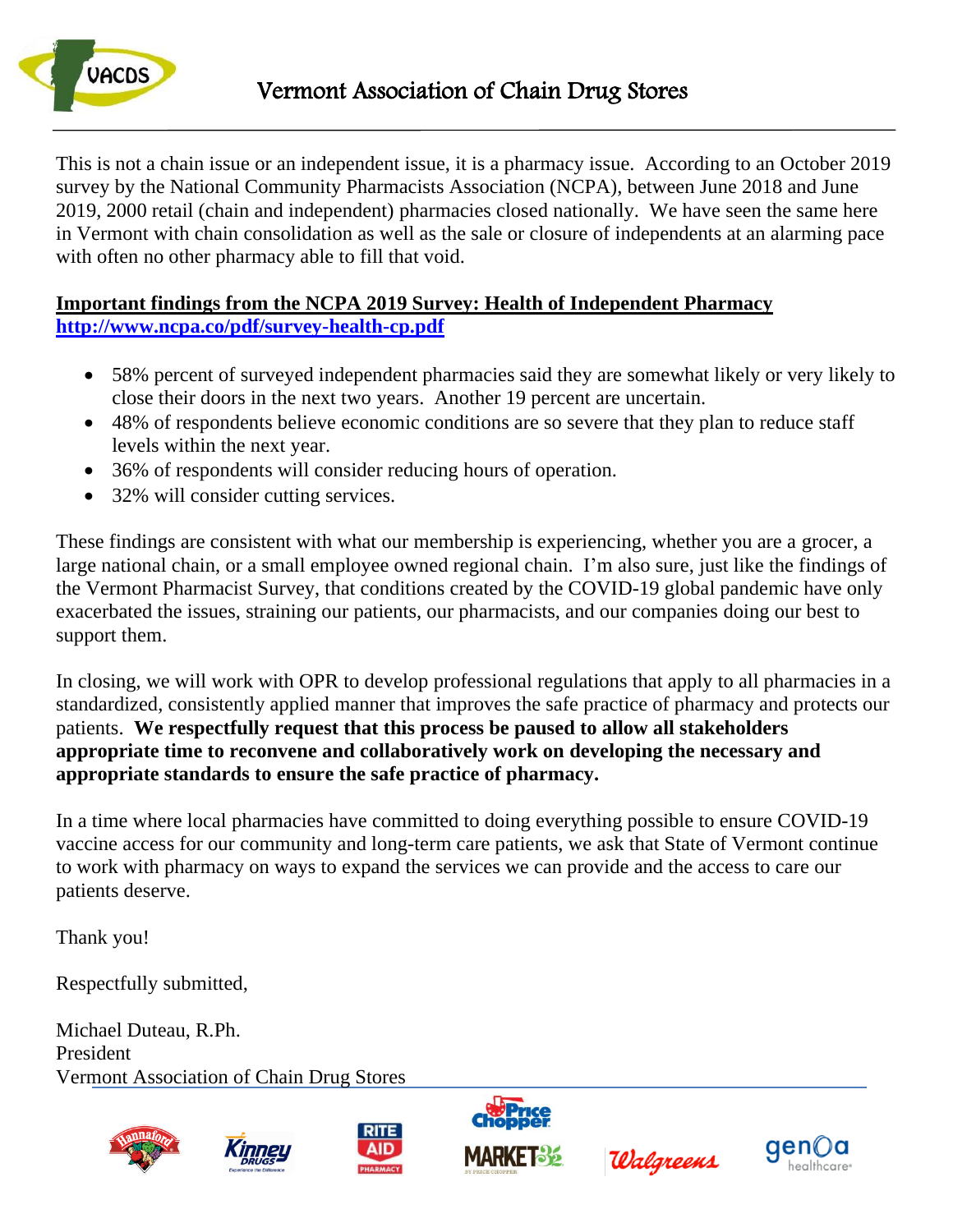## **NCPA SURVEY: Health of Independent Pharmacy**

A substantial majority of independent pharmacies rate the current financial health of their businesses as poor, and the main culprits are pharmacy benefit managers (PBMs), multi-billiondollar middlemen who are bilking them for fees on medicines long after the point of sale, according to a recent survey by the National Community Pharmacists Association (NCPA).

Conducted in October, the survey results show how independent pharmacy owners perceive current and future economic conditions, including pharmacy DIR fees, are impacting their pharmacy business.

This survey was conducted between October 4-14, 2019. 643 independent pharmacy owners participated in the random sample of 5,000 independent community pharmacy owners that were invited to participate in the online survey.

According to the NCPA Digest, between December 2012, the initial year of pharmacy DIR fees, and December 2017 the number of independent community pharmacies decreased by 4.9 percent from 23,029 to 21,909 independent community pharmacies. Not only are pharmacy DIR fees and plummeting prescription reimbursement affecting independent pharmacies, an analysis by the healthcare data and technology company IQVIA shows that between June 2018 and June 2019, 3.3 percent, nearly 2,000, of ALL retail pharmacies closed their doors. Shockingly, on average, AN estimated 10 million consumers lost access to the pharmacy of their choice due to these closings. Additionally, IQVIA's analysis was conducted prior to the bankruptcy declaration by the regional chain Fred's and Walgreens announcing it will close 200 under-performing stores.

The low prescription reimbursement is hitting rural communities especially hard. A study by the Center for Rural Health Policy shows a substantial decrease in the number of independent rural pharmacies, with an acceleration in the decrease between 2007 and 2009, the beginning of Medicare Part D. Key findings from the analysis include:

Over the last 16 years, 1,231 independently owned rural pharmacies (16.1 percent) in the United States have closed. These closures represent, on average, a loss of \$4.3 billion in annual revenue, over 15,000 jobs and millions of dollars in tax revenue gone due to the negative impact of PBM rock bottom prescription reimbursement.

The below-cost prescription rate has created pharmacy deserts in 630 rural communities that had at least one retail (independent, chain, or franchise) pharmacy in March 2003 but had no retail pharmacy in March 2018.

[According to the Division on Aging,](https://acl.gov/sites/default/files/Aging%20and%20Disability%20in%20America/2017OlderAmericansProfile.pdf) an agency within the US Department of Health and Human Services, the 65-and-older demographic, typically the most frequent consumer of prescription medications, is one of the fastest growing population segments in the United States. One would expect that trend to make conditions ripe for pharmacy growth. Unfortunately, pharmacy DIR fees and low prescription reimbursement are resulting in fewer pharmacy choices for consumers not more.

## **Key Findings of the NCPA Survey of Independent Pharmacies:**

58% of respondents say based on current prescription reimbursement, they are somewhat likely or very likely to close their doors in the next two years. Another 19 percent are uncertain.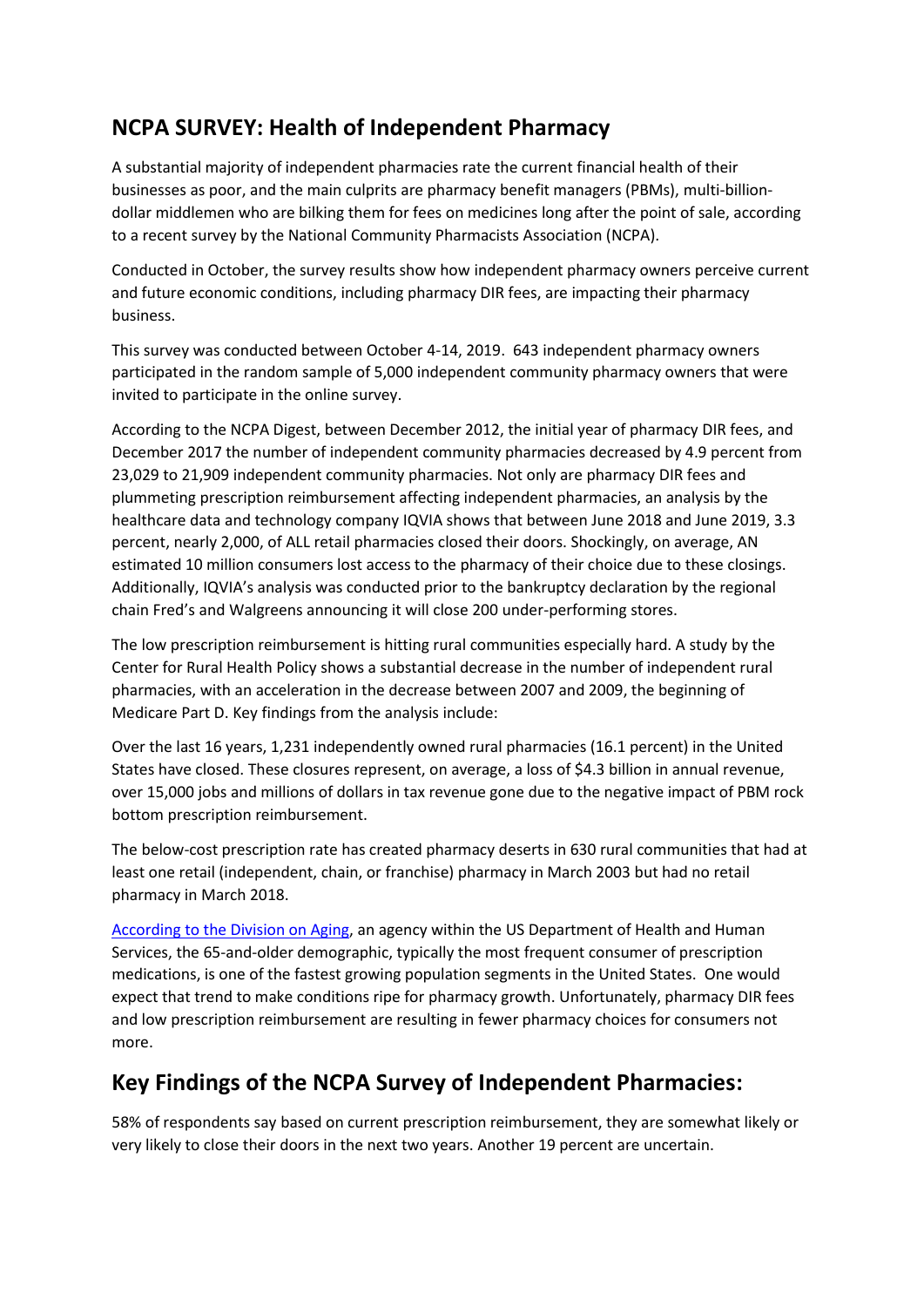42% and 17% of respondents perceive current economic conditions as somewhat poor or very poor, respectively.

By far, direct and indirect remuneration, known as pharmacy DIR fees imposed by PBMs in the Medicare Part D Program, are the biggest challenge confronting community pharmacy, with 63% of respondents saying just that.

48% of respondents believe economic conditions are so severe that they plan to reduce staff levels within the next year.

36% will consider reducing hours of operation.

32% will consider cutting services.

#### **What Can Be Done:**

The Centers for Medicare and Medicaid Services (CMS) proposed a rule earlier this year that would have effectively eliminated retroactive pharmacy DIR fees. However, officials in the Trump Administration blocked the proposed rule from becoming final. Congress can act now to include a pharmacy DIR fees fix through legislation.

Some states are taking action. Ohio has enacted greater oversight over the PBM corporations that contract with the state to manage prescription drug benefits for its Medicaid program and state employees. Other states have taken or are considering similar actions.

Simplifying how prescription drugs are purchased in the U.S. is desperately needed. Prescription drug prices in the U.S. are some of the highest in the world and the U.S. is the country that has become most reliant on PBM corporations managing the prescription drug benefit. The end results have been confusion and higher costs.

*Founded in 1898, the National Community Pharmacists Association is the voice for the community pharmacist, representing 22,000 pharmacies that employ 250,000 individuals nationwide. Community pharmacies are rooted in the communities where they are located and are among America's most accessible health care providers. To learn more, visit [www.ncpanet.org.](http://www.ncpanet.org/)*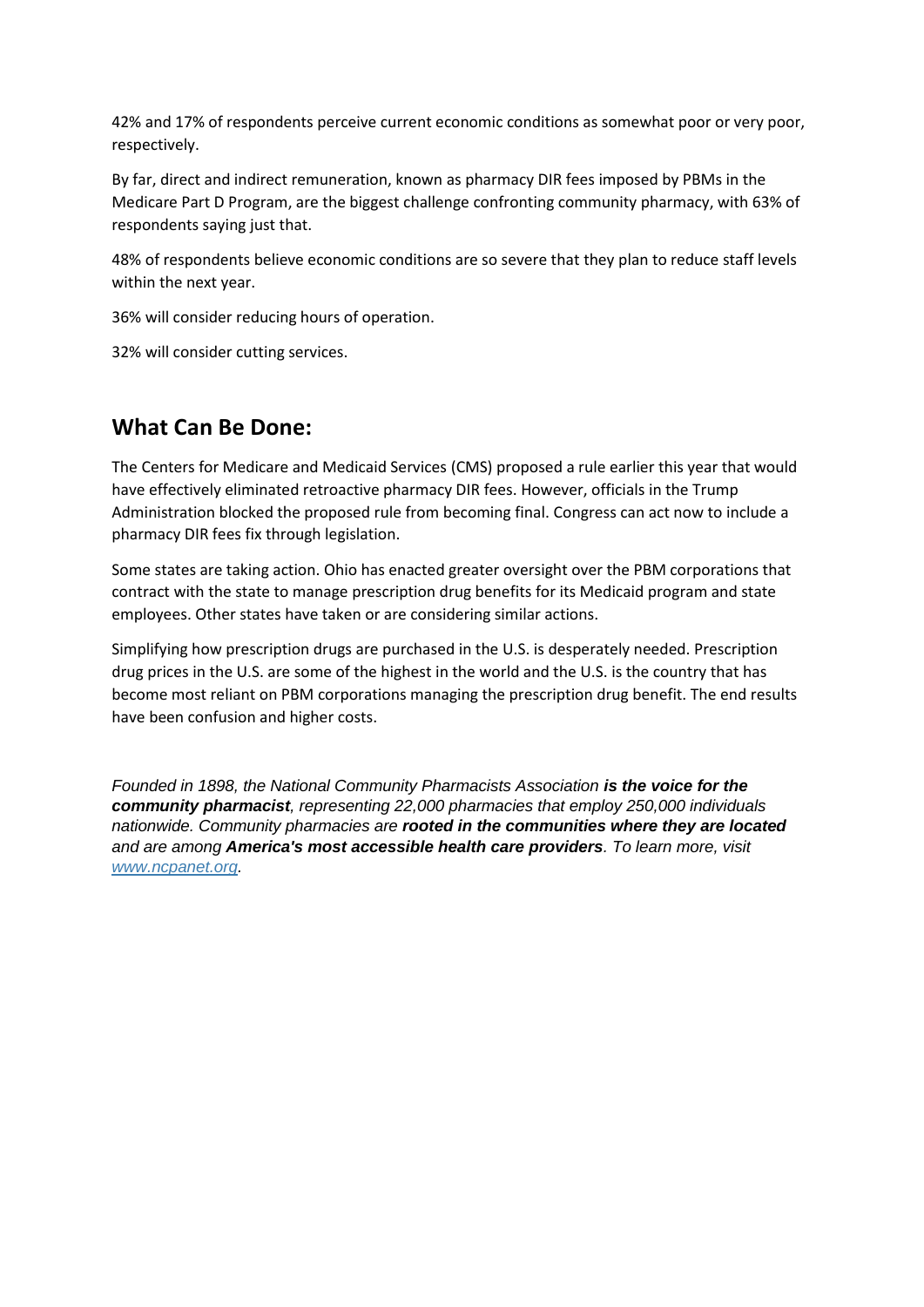

# **How would you rate the overall financial health of your business?**

| Value         | Percent | Count |
|---------------|---------|-------|
| Very Good     | 2.3%    | 15    |
| Somewhat Good | 11.2%   | 72    |
| Average       | 28.0%   | 180   |
| Somewhat Poor | 41.7%   | 268   |
| Very Poor     | 16.8%   | 108   |
|               | Totals  | 643   |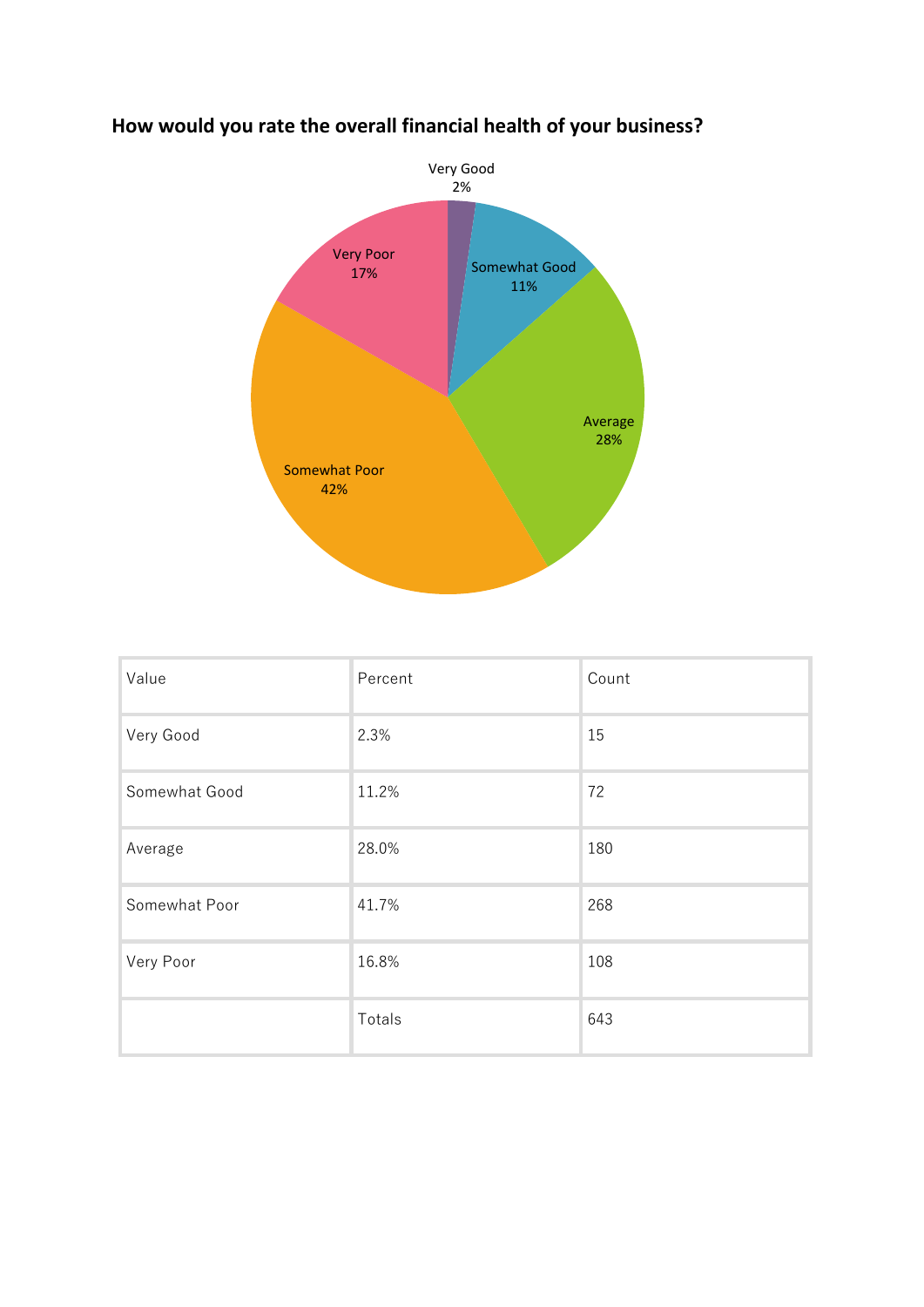



| Value                                                | Percent | Count |
|------------------------------------------------------|---------|-------|
| <b>DIR Fees</b>                                      | 62.9%   | 404   |
| Decreasing reimbursement<br>not related to DIR fees  | 22.3%   | 143   |
| PBM consolidation and<br>vertical integration        | 7.9%    | 51    |
| Growing competition                                  | 0.2%    | $1\,$ |
| Coordination of services in<br>integrated healthcare | 0.5%    | 3     |
| Other - Write In                                     | 6.2%    | 40    |
|                                                      | Totals  | 642   |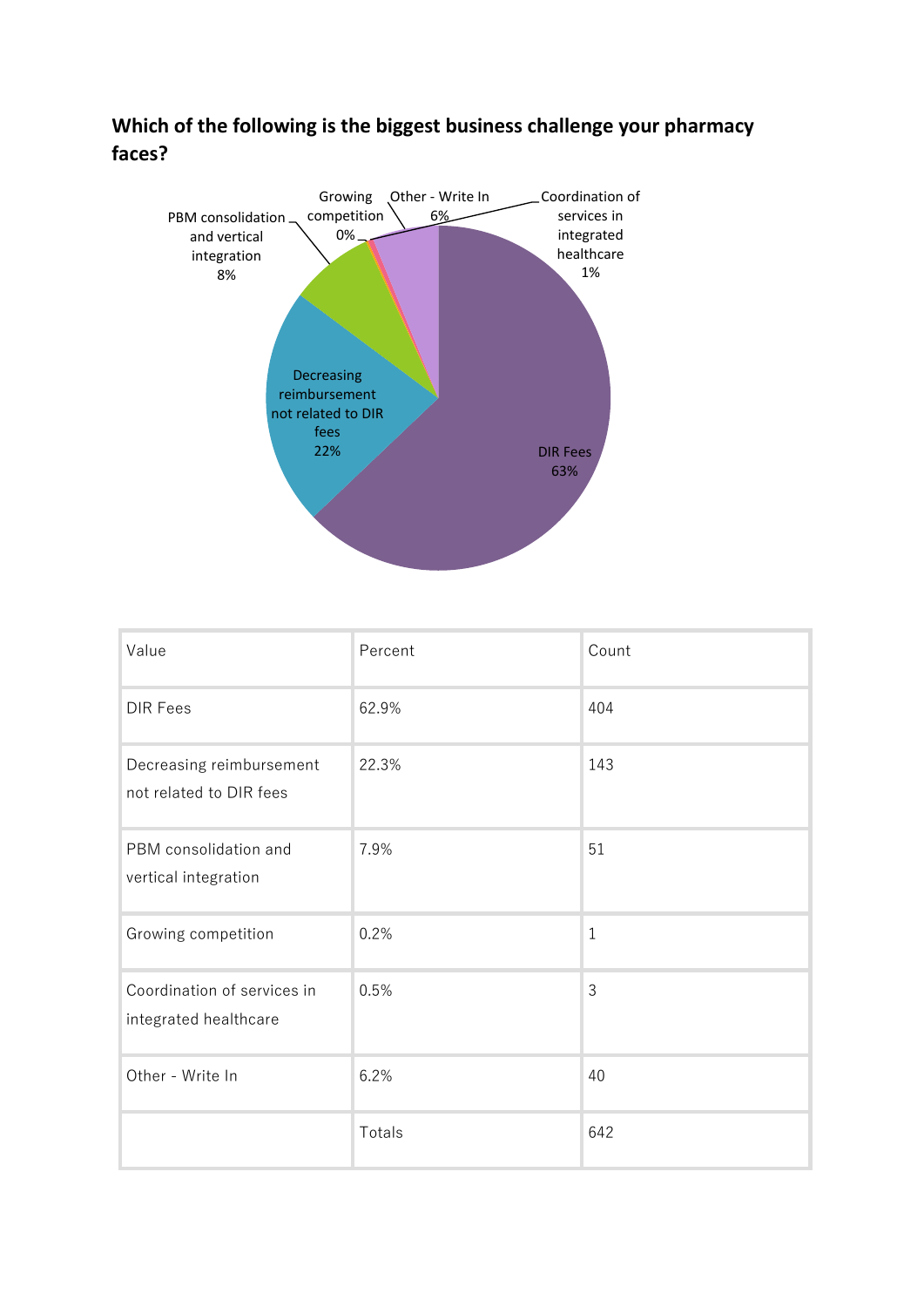# **In the next year, do you anticipate?**



| Value                         | Percent | Count |
|-------------------------------|---------|-------|
| Increasing staff              | 5.4%    | 35    |
| Retaining the same size staff | 30.6%   | 197   |
| Reducing staff                | 47.7%   | 307   |
| Don't know                    | 16.2%   | 104   |
|                               | Totals  | 643   |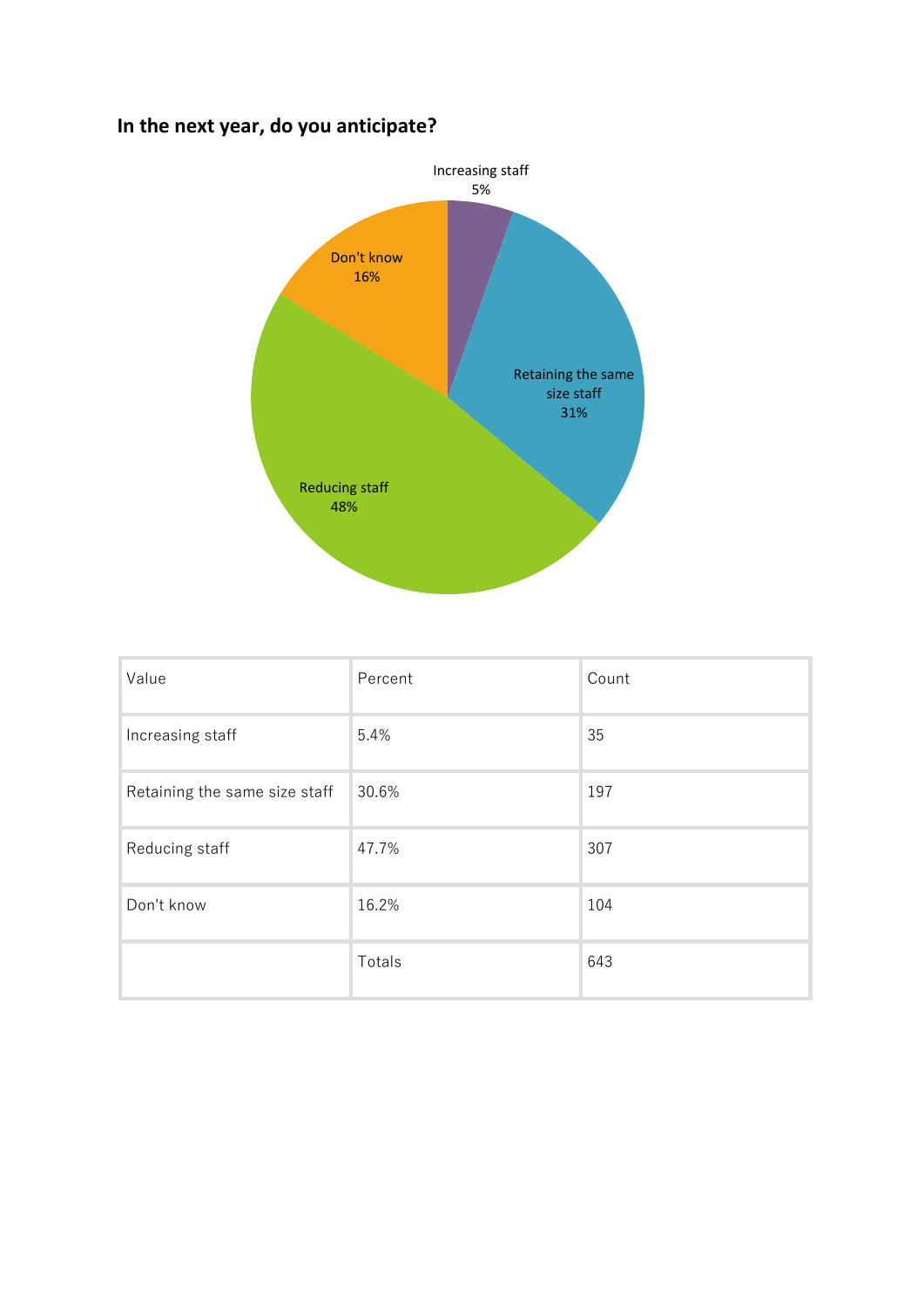**Based on the impact of pharmacy DIR fees on Rx reimbursement, how likely are you to close your business within the next two years?**



| Value           | Percent | Count |
|-----------------|---------|-------|
| Not likely      | 22.9%   | 147   |
| Somewhat likely | 39.5%   | 254   |
| Very likely     | 18.8%   | 121   |
| Not sure        | 18.8%   | 121   |
|                 | Totals  | 643   |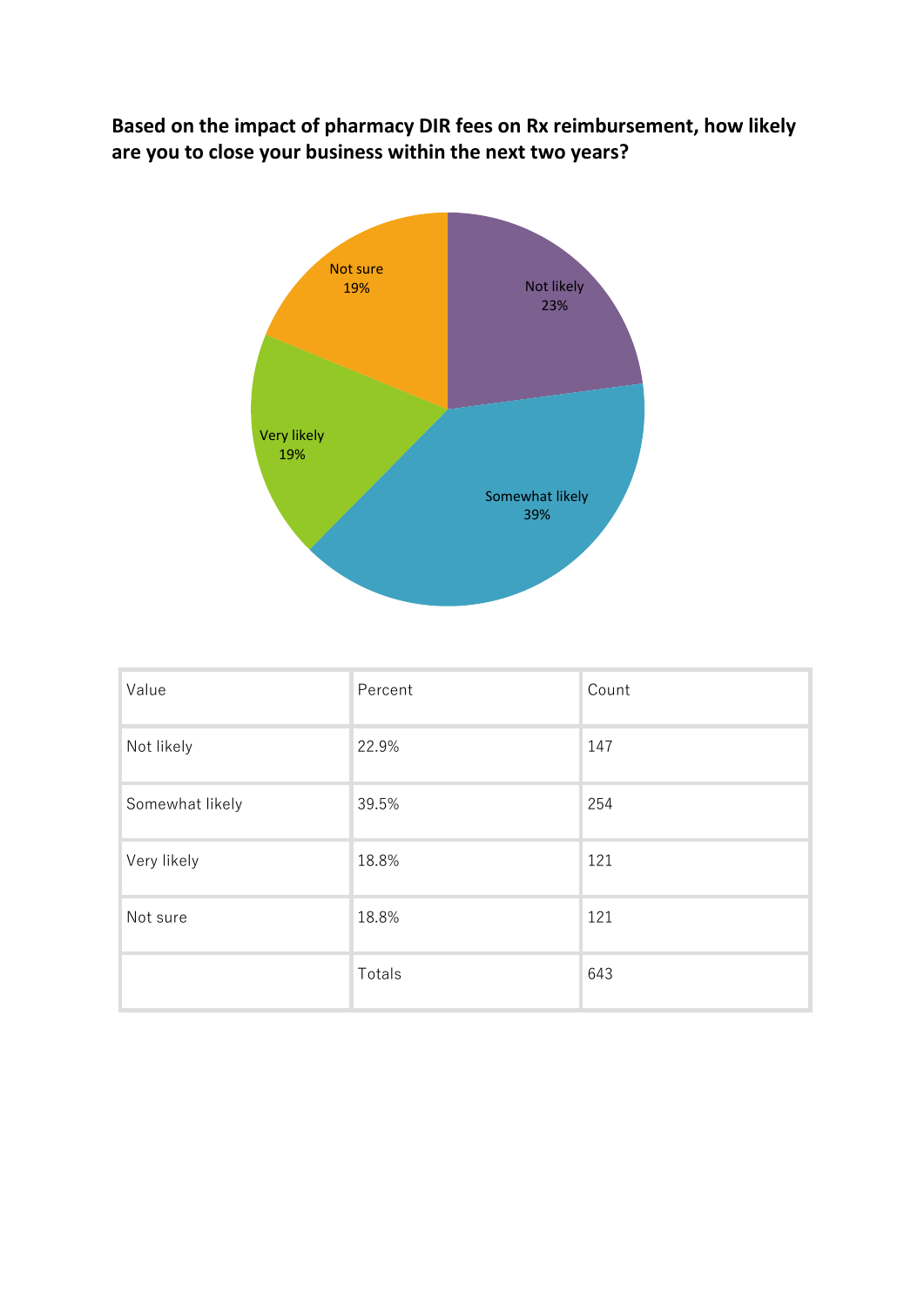**Have you recently been outside of terms with your wholesaler (behind on your wholesaler payment) this year?**



| Value | Percent | Count |
|-------|---------|-------|
| Yes   | 31.8%   | 204   |
| No    | 68.2%   | 437   |
|       | Totals  | 641   |